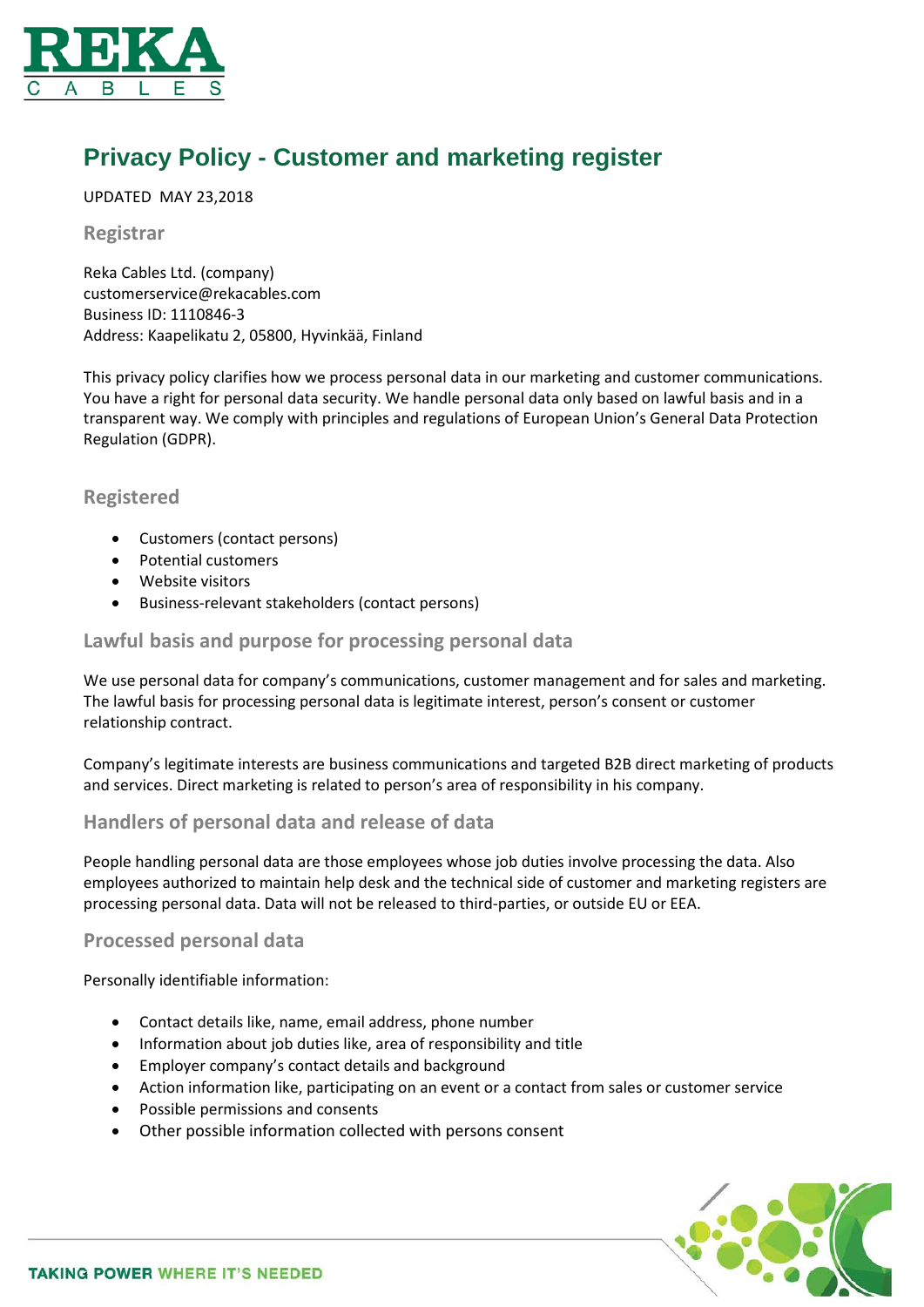

Information about the marketing contents viewed or used by a person (action information):

- Information about sent, opened and clicked marketing messages
- Information about the actions on company's websites like, time, page and duration
- Information about subscriptions and downloads of materials
- Cookies

Gathered information from action details with the help of analytics (derived information):

- Interests
- Lead scores

## **Preservation time of personal data**

We preserve personal data only as long as it is necessary for the original purpose it was collected for, with considering the active legislation.

Documents uploaded on the company website, such as job applications and CVs will be deleted automatically in max. 24 months after the event.

User information about marketing emails and collected content from company's website will be deleted automatically in max. 24 months after use.

You are able to withdraw from our marketing mailing list at any time via the exit link included in every marketing email.

#### **Regular information sources:**

- Company's customer register
- Contact details from company's public website, online services or from other comparable registers
- Information registered has informed himself via website, email or other channel

# **Principles of securing the register**

Register information is only available for the register keeper and other specifically named technical people. Only the named people have the right to handle and maintain the information of register. Users are under professional confidentiality.

## **Your rights**

You have a right to ask for access to personal data concerning yourself. You have a right to withdraw your consent and object the use of your personal data. You have a right to ask for a correction, restriction and deleting of your personal data. Request the forward mentioned actions by emailing to the above-mentioned email address.

You have a right to make a complaint to authorities about the processing of personal data.

## **Direct marketing ban**

You have the right at any time to forbid us from using your information for direct marketing. We never sell or otherwise disclose your personal information to other parties.